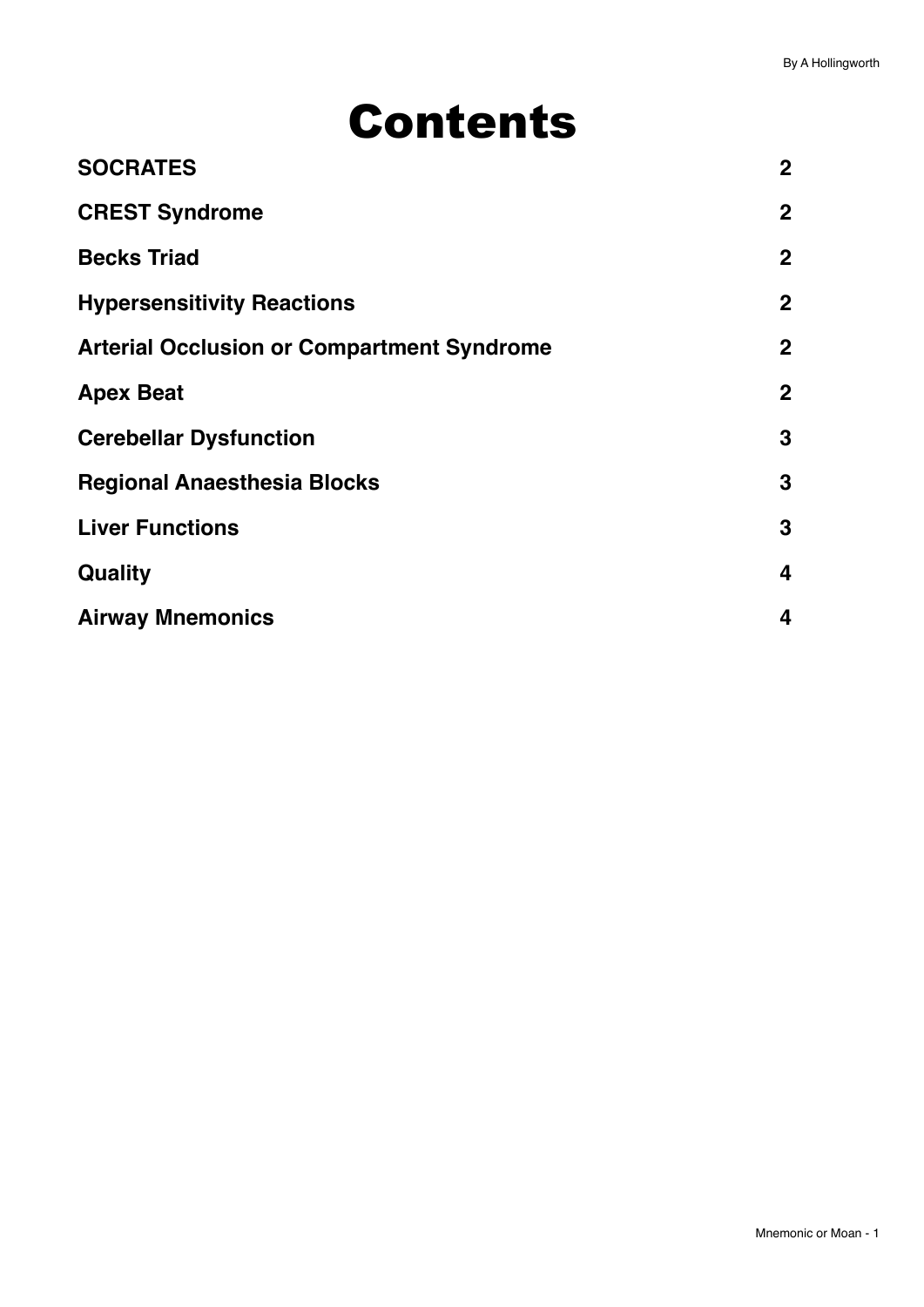# <span id="page-1-0"></span>SOCRATES

- Site
- Onset
- Character
- Radiation
- Associations
- time Course
- Exacerbating/Relieving factors
- Severity

# <span id="page-1-1"></span>CREST Syndrome

- Calcinosis
- Raynauds
- Esophageal dysmotility
- Sclerodactyly
- Telangectasia

#### <span id="page-1-2"></span>Becks Triad

- Cardiac tamponade 3D's:

- ‣ Distant heart sounds
- ‣ Distended jugular veins
- ‣ Decreased arterial pressure

#### <span id="page-1-3"></span>Hypersensitivity Reactions

- ACID:

- $\rightarrow$  Type 1 = A anaphylaxis
- $\rightarrow$  Type 2 = C ytotxic mediated
- $\rightarrow$  Type 3 = I mine complex
- $\rightarrow$  Type 4 = D played hypersensitivity

# <span id="page-1-4"></span>Arterial Occlusion or Compartment Syndrome

- Ps:

- ‣ Pain
- ‣ Pallor
- ‣ Pulselessness ‣ Parasthesia
- 
- ‣ Perishingly cold

#### <span id="page-1-5"></span>Apex Beat

- abnormalities = HILT:
	- ‣ H eaving
	- ‣ I mpalpable
	- ‣ L aterally displacing
	- ‣ T hrusting/Tapping
- Causes of impalpable apex beat = COPD:
	- ‣ COPD
	- ‣ Obesity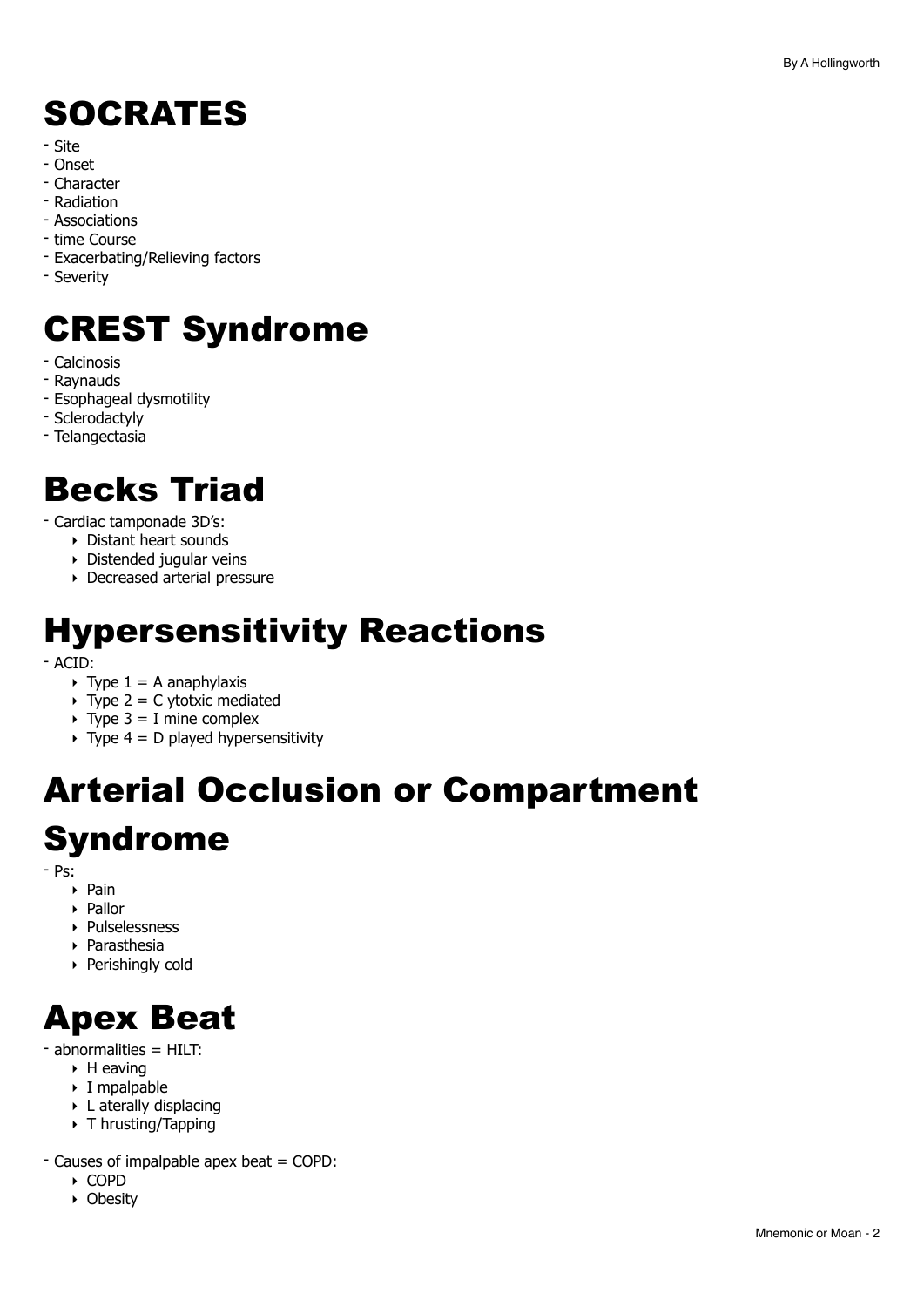- ▶ Pleural Effusion/pericardial effusion
- Dextrocardia

#### <span id="page-2-0"></span>**Cerebellar Dysfunction**

- DANISH:

- ▶ Dysdiadocokinesia
- $\triangleright$  Ataxia
- Nystagmus
- $\triangleright$  Intention tremor
- ▶ Scanning dysarthria
- ▶ Heel shin test +ve

#### <span id="page-2-1"></span>**Regional Anaesthesia Blocks**

C onsent A ssistant L ines M onitoring S edation O xvaen **B** lock trollev E mergency drugs for R esus P robe L ocal

A dditives N erve

S timulator

A rrange C lean T ime out I maging O ptimise image N ote relevant structures S urround target with local

#### <span id="page-2-2"></span>**Liver Functions**

- M etabolic
- E endocrine
- D etox/metab drugs
- I mmune
- C oag
- A cid/base
- B ile formation
- R eservoir for blood
- U rea formation
- S torage function
- H aematopoesis